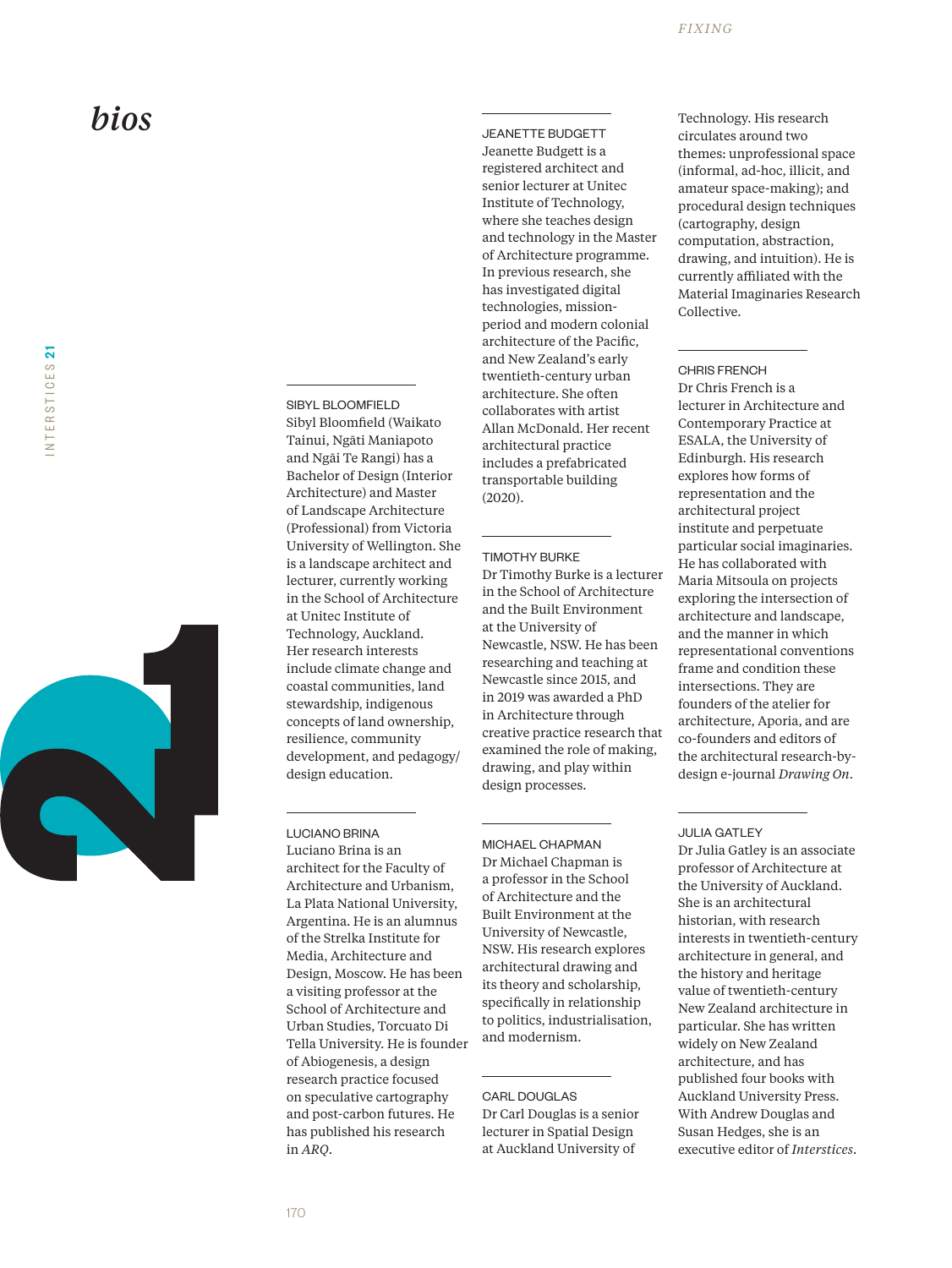ANASTASIA GLOBA Dr Anastasia Globa is a lecturer in Computational Design and Advanced Manufacturing at the University of Sydney. She works with digital media, including algorithmic design, advanced manufacturing, and virtual immersive environments. She is a member of the CoCoA research lab and SydneyNano research centre, with close involvement in the Computer Aided Architectural Design in Asia community and CAADRIA. She has experience in data visualisation and creating innovative concepts and prototypes, focusing on extended reality (XR) applications related to architectural design.

#### LAWRENCE HARVEY

Lawrence Harvey has had a multifaceted practice-led research career as a sound designer, curator, performer, and artistic director while also producing traditional research outputs. He is artistic advisor to the RMIT Sonic Arts Collection, for which he curates high-profile public installations and performances, and leads academic publications on the collection. As director of RMIT's SIAL Sound Studios, he has curated over 30 public speaker orchestra concerts and has presented installations, theatre performances and concerts in Melbourne, Brisbane, Toronto, Seoul, the UK, Germany, and Holland.

### KARL HOFFMANN

The author of this thesis, Karl Hoffmann, grew up in the township of Waihi, attending Waihi College from 2006- 2012. He graduated with a

Bachelor of Architectural Studies degree from Te Whare Wānanga o Wairaka/Unitec: Institute of Technology in 2016. Karl then completed his architectural studies at Te Herenga Waka/ Victoria, University of Wellington, where he found a new interest in speculative architecture and drawing. Karl discovered the essay 'The Task of the Translator' by Walter Benjamin in the summer before starting this research. This text became a key source from which to draw ideas. Completing the research in May 2021, Karl went on to gain his Master of Architecture (Professional) with distinction.

#### LOUISA KING

Louisa King is a landscape architect with a Master of Landscape Architecture from RMIT University. Her research explores the potential of the picturesque and postrepresentation thought for contemporary landscape practice. By applying critical materialist attention to the global, distributed influences of climate change, she examines the role of design within extreme climatic landscapes. This includes work with the Australian Antarctic Division to explore the collaborative potential of science and landscape design.

MARIA MITSOULA Dr Maria Mitsoula is an architect, tutor, independent researcher, and architectural photographer. Her PhD in Architecture, conducted by design and funded by the Interprofessional Education Program (IPEP) and the Eugenides Foundation, explored marble as a complex material image-*opsis* central to various Athenian and Attic

mythologies. With Chris French, Maria is a founder of the atelier for architecture, Aporia, and a cofounder and editor of the e-journal *Drawing On*.

JULES MOLONEY Dr Jules Moloney is Associate Dean Research and Innovation at the School of Design, RMIT University. His research extends from architectural digital design to spatial design in a range of applications including exhibition design, installation art, simulation of human interaction, and the immersive analytics of spatial data. He is the author of *Designing kinetics for architectural facades: State change* (Routledge, 2009) and has published extensively on research through design.

### TIM NEES

Tim Nees is a practising architect and a member of the Christchurch City Council Urban Design Panel. Recently he was architect-inresidence at the University of Canterbury's College of Engineering, was a founding director of Bartley Nees Gallery in Wellington, and has been a recipient of several New Zealand Institute of Architects (NZIA) national awards for excellence in architecture. He is a Fellow of the NZIA.

JULIEANNA PRESTON Dr Julieanna Preston is Professor of Spatial Practice at Toi Rauwharangi/College of Creative Arts, Te Kunenga ki Pūrehuroa/Massey University and holds a PhD through artistic practice from RMIT. Her creative and scholarly practice draws from art,

architecture, philosophy, material science, geology, and landscape studies. Her work is shown and published widely in the form of experimental live art performances, sound art, siteresponsive installations and interventions, moving image, and performance writing.

#### TAMSIN SALEHIAN

Tamsin Salehian is a sessional lecturer teaching design, theory, and communication in the landscape architecture program at UTS, Sydney. Her research explores ontologies of place and multi-species collaborations, and she has a particular interest in the registrations of intersecting geographic bodies with ecological thinking.

MARK SOUTHCOMBE Dr. Mark Southcombe is an Associate Professor in Architecture at Te Herenga Waka/Victoria, University of Wellington in the Te Kura Waihanga/School of Architecture. Mark is also a principal of Southcombe Architects. He is a design teacher in the Architecture and Interior Architecture programmes. He leads the Design Lab research cluster focused on design-led research theory and practices, and their testing through design in architectural and interdisciplinary realms. He is a co-author of the book *Ecologies Design: Transforming Architecture, Landscape and Urbanism*  (2020). He has for many years supervised master's research primarily focused on urbanity, landscape, and housing. Mark was Karl Hoffman's principal supervisor for the thesis titled, Translating a *Post Industrial Landscape: The Rebirth of Pukewā* (2021).